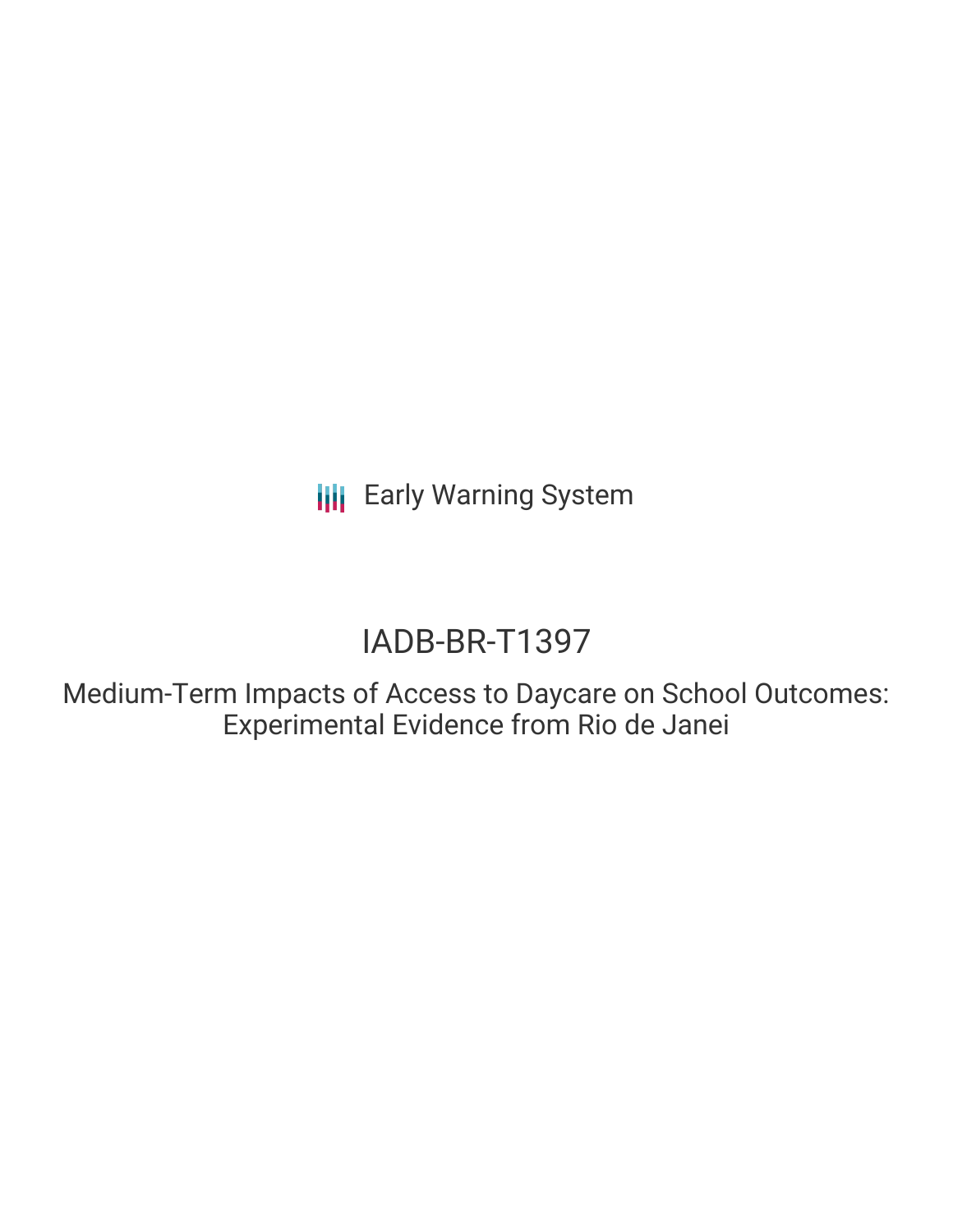

## Early Warning System

Medium-Term Impacts of Access to Daycare on School Outcomes: Experimental Evidence from Rio de Janei

#### **Quick Facts**

| <b>Countries</b>               | Brazil                                      |
|--------------------------------|---------------------------------------------|
| <b>Specific Location</b>       | Rio de Janeiro                              |
| <b>Financial Institutions</b>  | Inter-American Development Bank (IADB)      |
| <b>Status</b>                  | Approved                                    |
| <b>Bank Risk Rating</b>        | С                                           |
| <b>Voting Date</b>             | 2018-03-15                                  |
| <b>Borrower</b>                | Government of Brazil                        |
| <b>Sectors</b>                 | Education and Health, Technical Cooperation |
| <b>Investment Type(s)</b>      | Grant                                       |
| <b>Investment Amount (USD)</b> | $$0.13$ million                             |
| <b>Grant Amount (USD)</b>      | $$0.13$ million                             |
| <b>Project Cost (USD)</b>      | $$0.13$ million                             |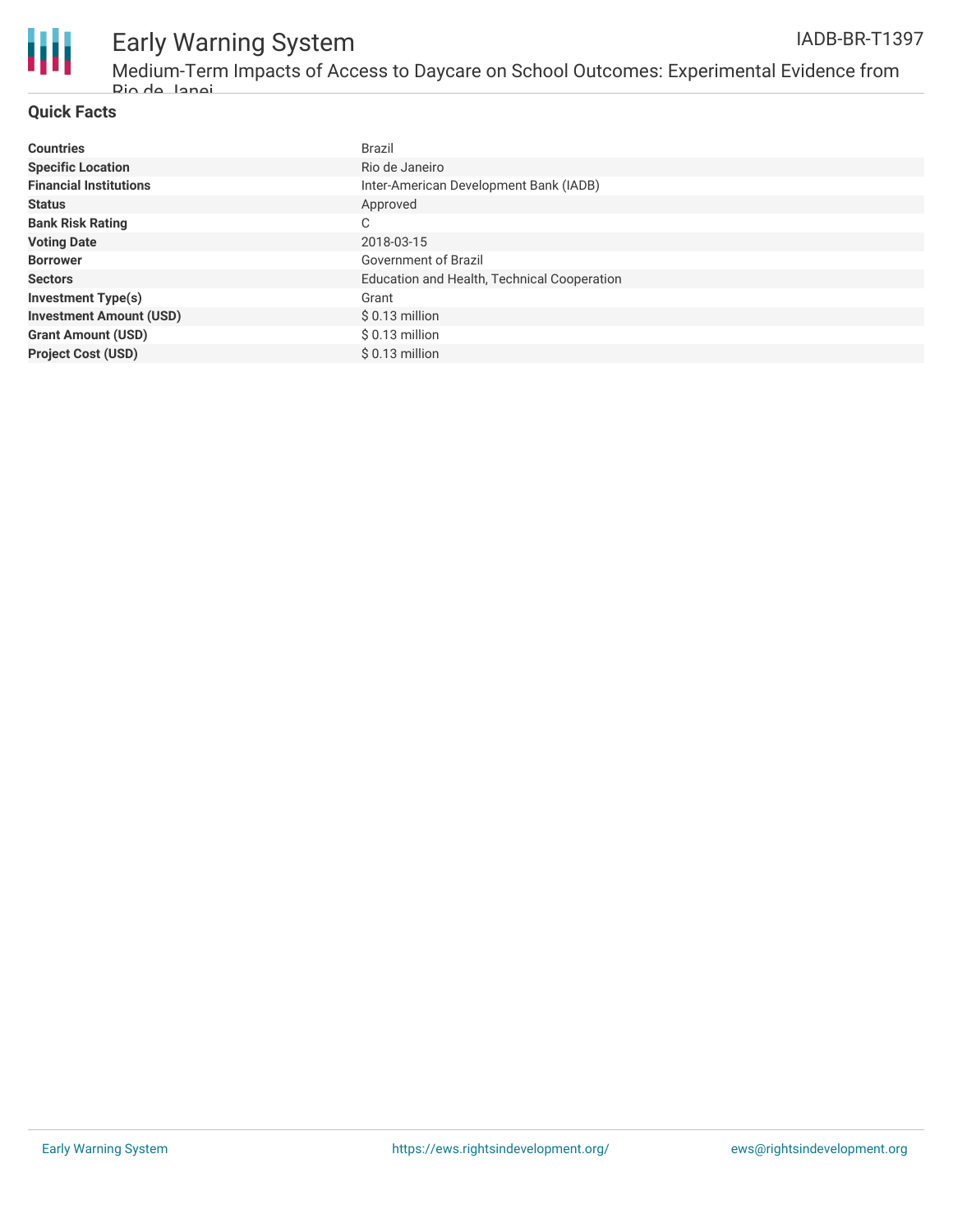

#### **Project Description**

This project seeks to estimate the medium-term impacts of providing access to daycare to poor children in Rio de Janeiro, Brazil. Faced with excess demand for daycare centers (known as crèches in Brazil), the government of Rio allocated available slots to children between 0 and 3 years of age by lottery in December 2007. Outcomes on lottery winners and losers will be collected from school records of these children in 2017, when they are 9-12 years of age. The study would be the first to evaluate the medium-term effects of an at-scale daycare intervention with a Randomized Control Trial (RCT), in developed or developing countries.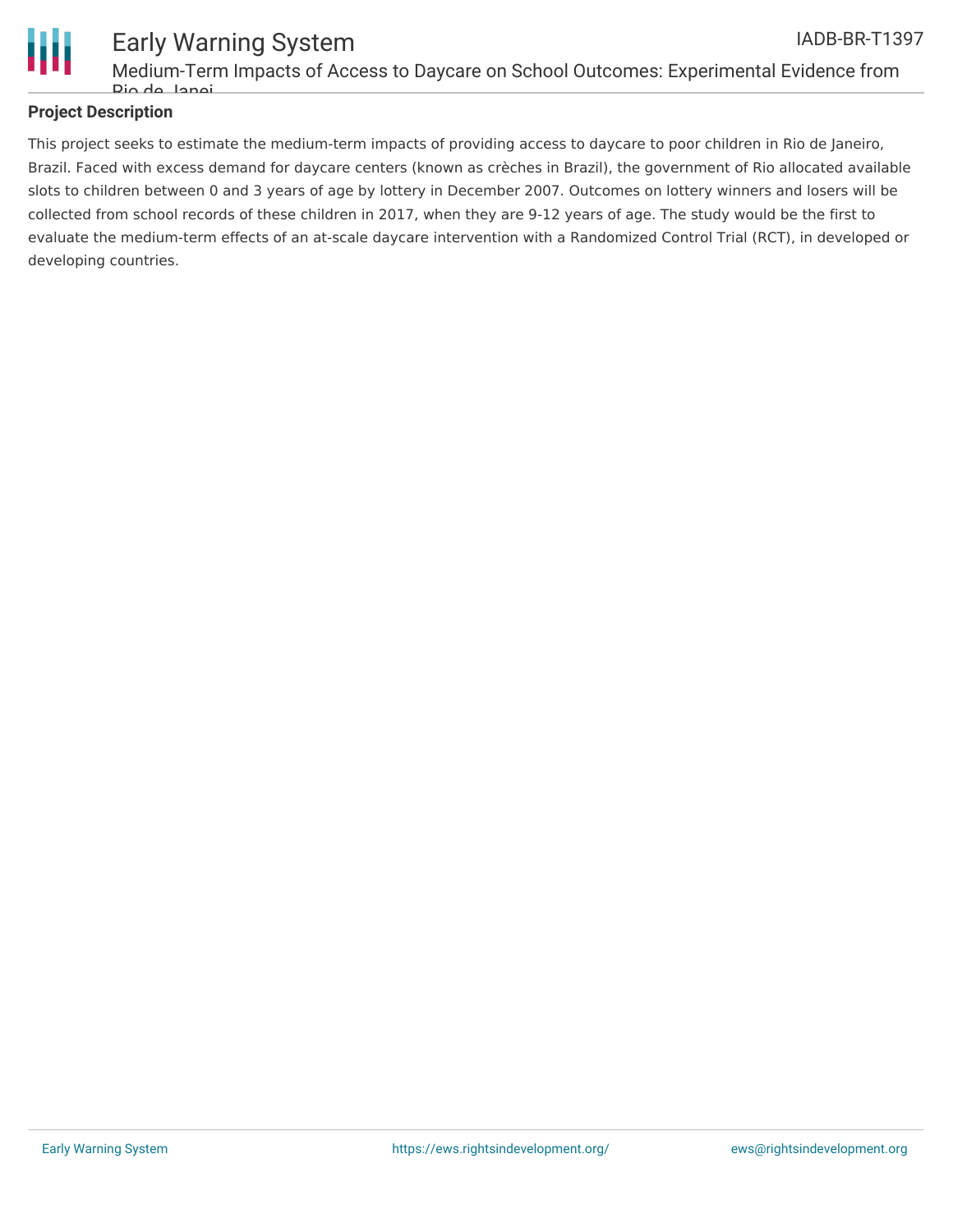

### Early Warning System

Medium-Term Impacts of Access to Daycare on School Outcomes: Experimental Evidence from Rio de Janei

#### **Investment Description**

• Inter-American Development Bank (IADB)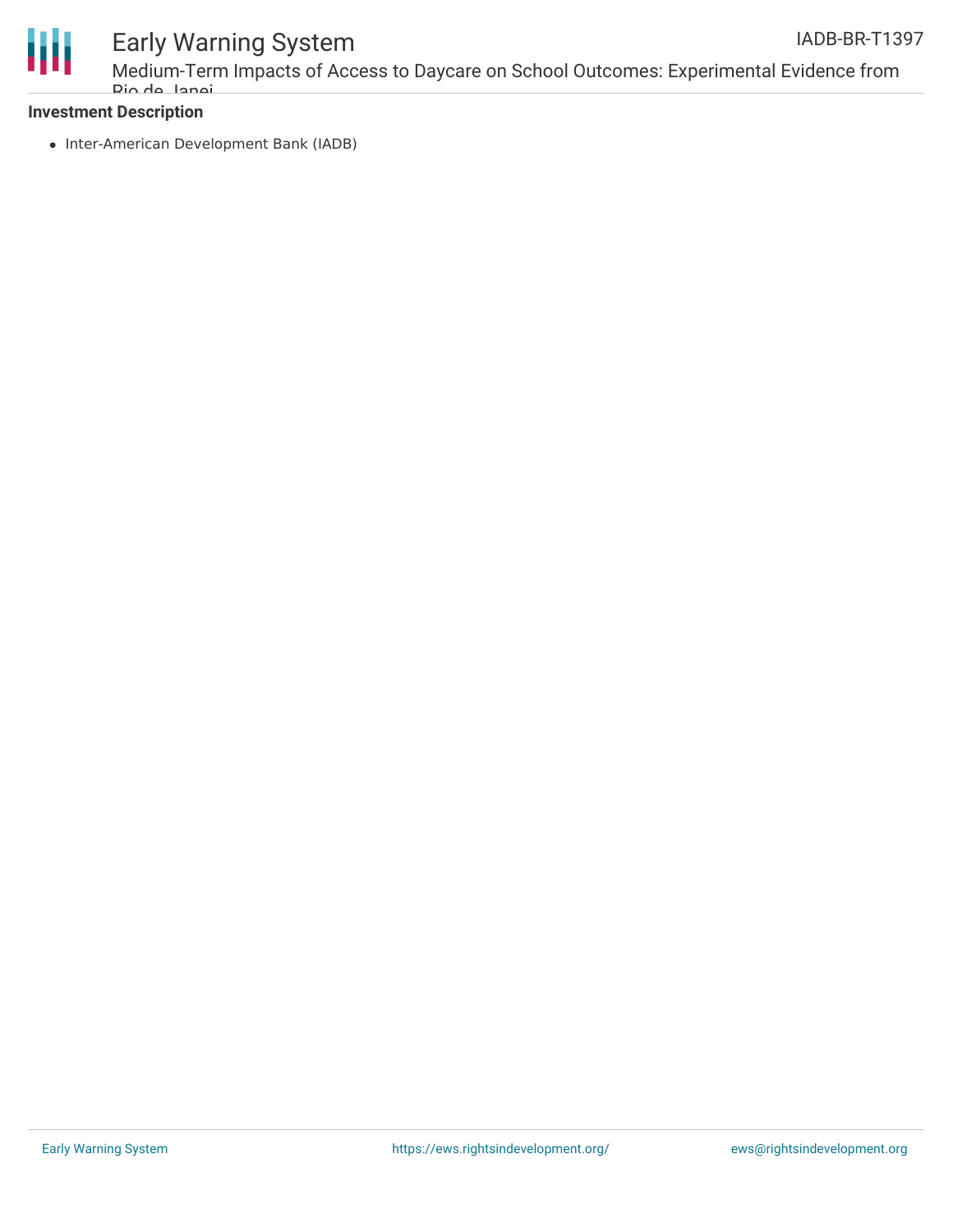

#### **Contact Information**

#### ACCOUNTABILITY MECHANISM OF IADB

The Independent Consultation and Investigation Mechanism (MICI) is the independent complaint mechanism and fact-finding body for people who have been or are likely to be adversely affected by an Inter-American Development Bank (IDB) or Inter-American Investment Corporation (IIC)-funded project. If you submit a complaint to MICI, they may assist you in addressing the problems you raised through a dispute-resolution process with those implementing the project and/or through an investigation to assess whether the IDB or IIC is following its own policies for preventing or mitigating harm to people or the environment. You can submit a complaint by sending an email to MICI@iadb.org. You can learn more about the MICI and how to file a complaint at http://www.iadb.org/en/mici/mici,1752.html (in English) or http://www.iadb.org/es/mici/mici,1752.html (Spanish).